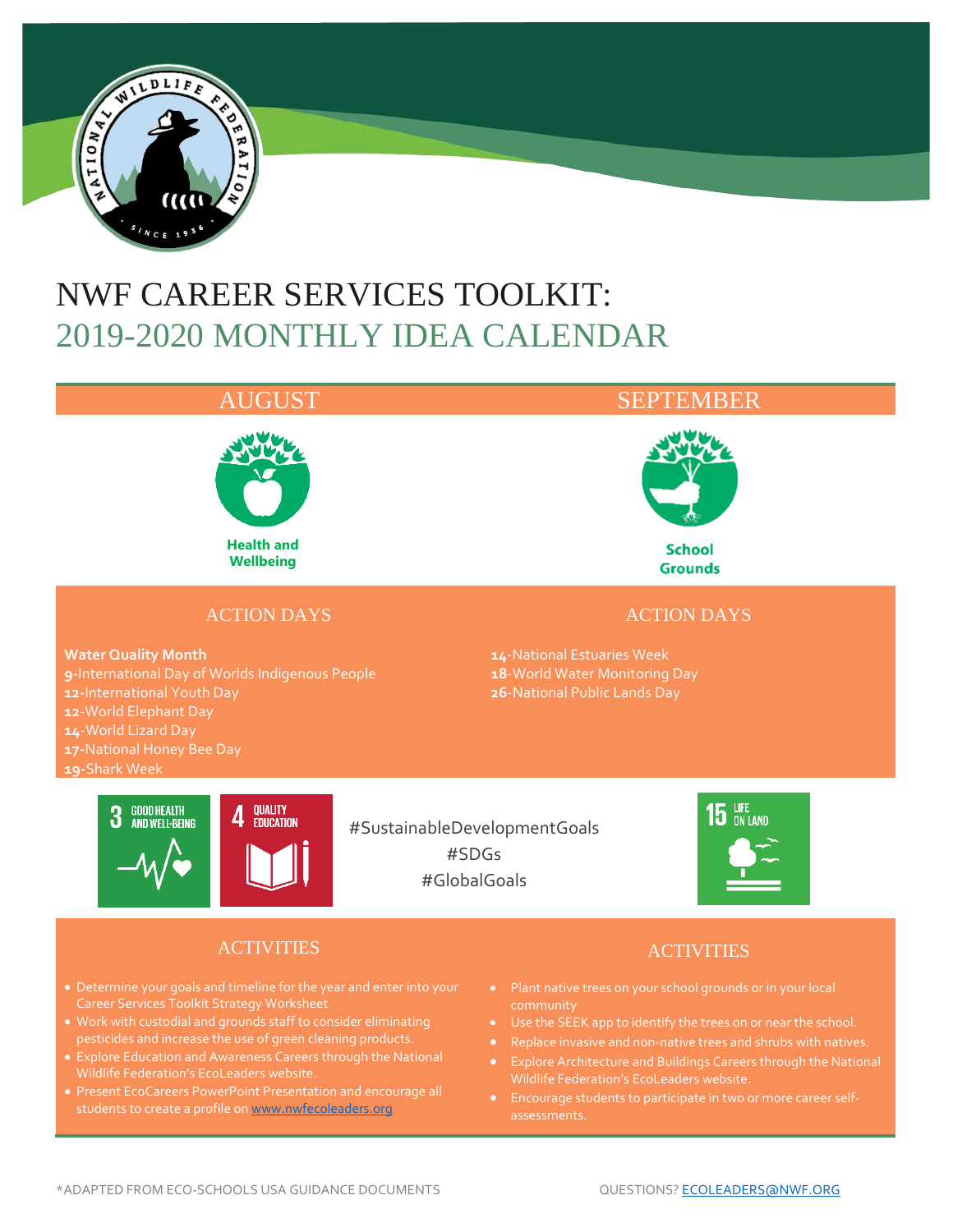



### OCTOBER NOVEMBER



#### ACTION DAYS

**5**-World Habitat Day **7-**National Walk to School Day 12-National Indigenous People's Day **13-19**-Earth Science Week **24-**International Day of Climate Action

#### ACTION DAYS

**Young Reporters for the Environment 1**-World Vegan Day **15**-America Recycles Day



#SustainableDevelopmentGoals #SDGs #GlobalGoals



#### ACTIVITIES

- Help make healthy food accessible in your community through local outreach events.
- Establish an edible garden at your school.
- Explore Food and Agriculture Careers through the National Wildlife Federation's EcoLeaders website.
- Encourage students to identify five careers of interest and take notes on salary, growth potential, job listings,

- Learn the science behind climate change and take action in your local community.
- Work to reduce your school's transportation emissions.
- Find out what is happening in your state legislature regarding Climate Change.
- Explore Sustainable Energy as well as Climate Change Adaptation and Mitigation Careers through the National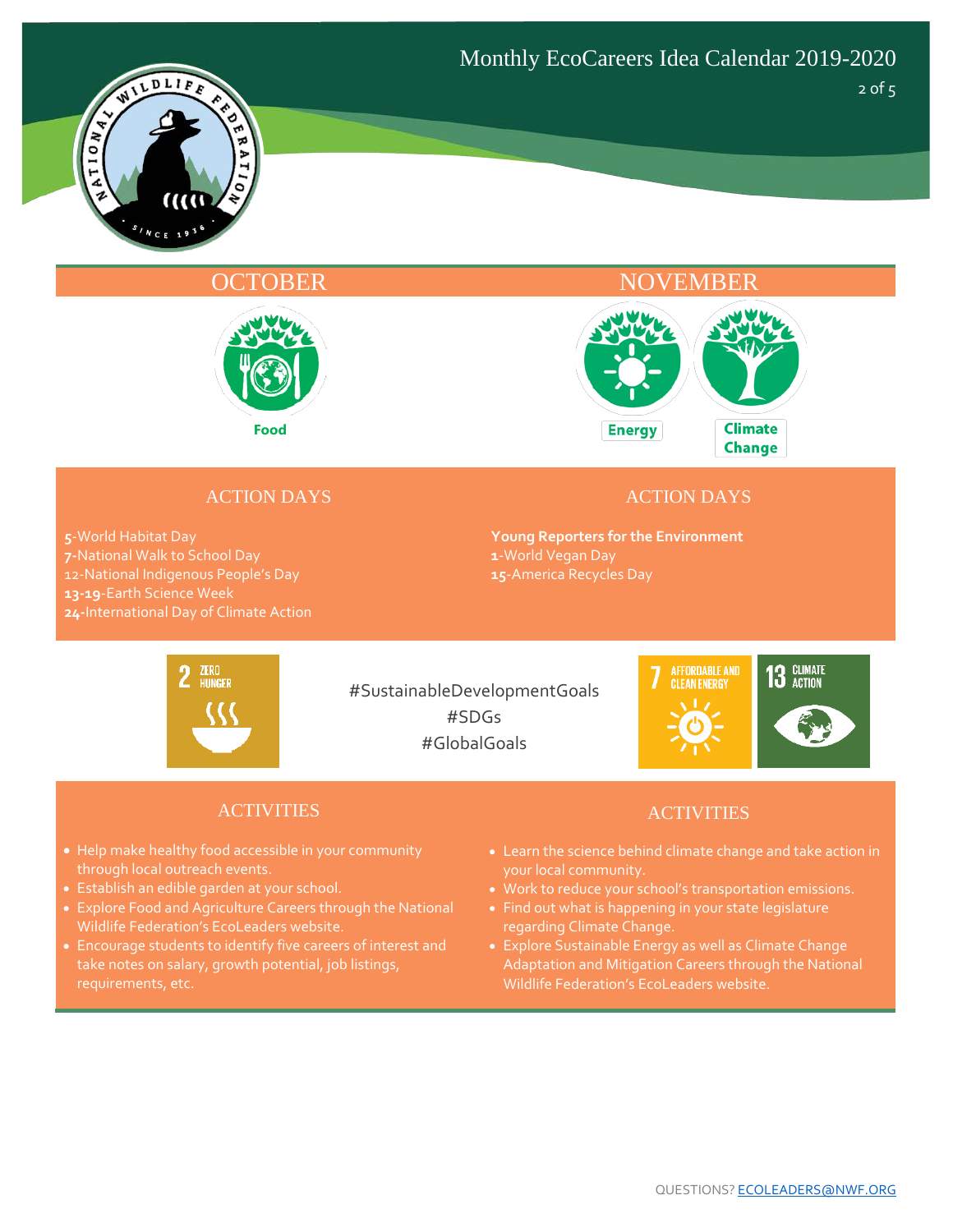

3 of 5

#### DECEMBER/JANUARY FEBRUARY





#### ACTION DAYS

**Universal Human Rights Month Young Reporters for the Environment Projects 5-**International Volunteer Day **5-**World Soil Day

#### ACTION DAYS

**Young Reporters for the Environment Projects 2-**World Wetlands Day **11-**International Day of Girls and Women in Science **20-**World Day of Social Justice **27-**International Polar Bear Day



#SustainableDevelopmentGoals #SDGs #GlobalGoals



#### ACTIVITIES

- Plan to participate in a citizen science project such as the Great Backyard Bird Count.
- Encourage students to keep a nature notebook.
- Explore Habitat and Wildlife Careers through the National Wildlife Federation's EcoLeaders website.
- Encourage students to declare their own personal EcoMissions and identify academic and certification goals.
- Register for EcoCareers Conference

- Conduct an awareness campaign regarding exposure to BPA in reusable plastic containers.
- Conduct a bin inventory and replace broken or missing receptacles.
- Create and share a zero waste and recycling role play or video.
- and Waste Careers through the National Wildlife Federation's EcoLeaders website.
- Encourage students to pursue several networking goals.
- Advertise EcoCareers Conference to student body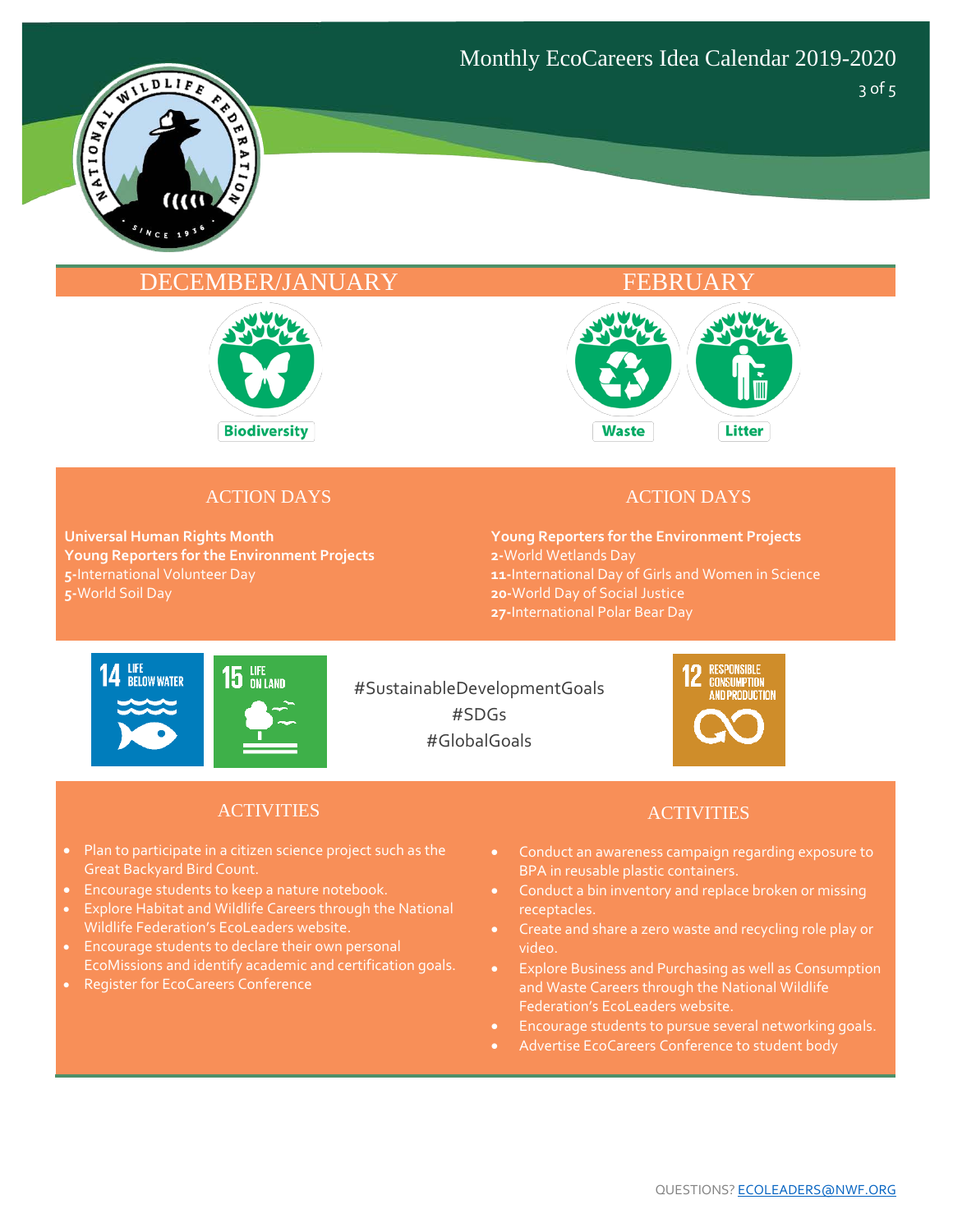

#### MARCH APRIL APRIL





Global Citizenship

#### ACTION DAYS

**Women's History Month 3-**World Wildlife Day **8-**International Women's Day **21-**National Wildlife Week **21-**International Day of Forests **22-**World Water Day

#### ACTION DAYS

#### **Earth Month**

**Community Service Month 1-2**-NWF EcoCareers Conference **7-**National Healthy Schools Day **20**-Environmental Education Week 22-Earth Day (50<sup>th</sup> Anniversary) **24**-Arbor Day



#SustainableDevelopmentGoals #SDGs #GlobalGoals



#### ACTIVITIES

- Help bring awareness to the issues being highlighted on World Water Day.
- Work to ensure your school is using water-efficient irrigation practices.
- another water collection system for watering plants and trees.
- Explore Water Resources Careers through the National
- Encourage students to conduct informational interviews.
- 

- Attend EcoCareers Conference
- Celebrate your environmental successes with an all-school
- Determine if there is a need and plan now for fall planting.
- Plan a school-wide outdoor activity to take place during Environmental Education Week.
-